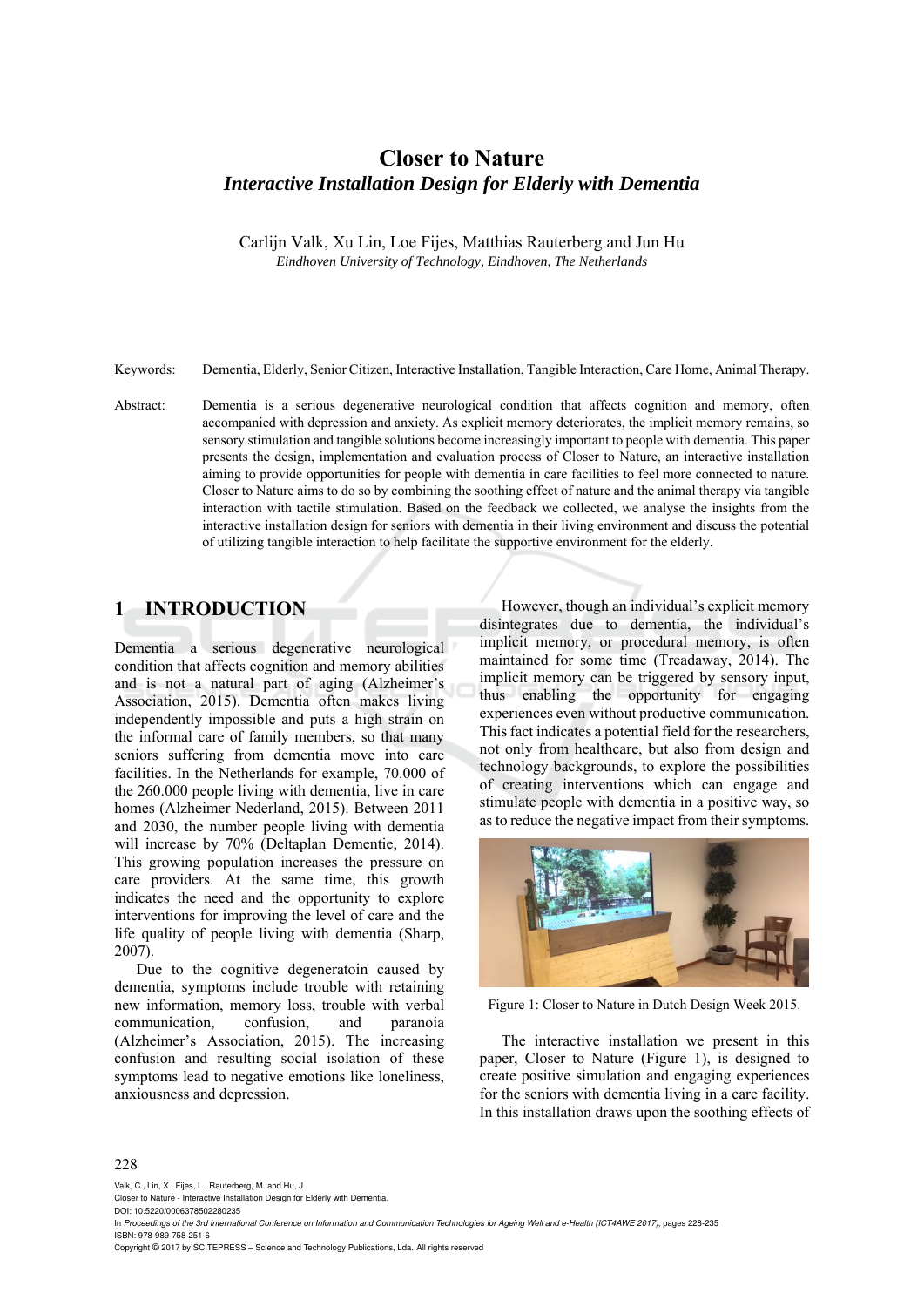nature and the principles of animal therapy to enrich the living environment for residents of the care home by building up a remote connection with the outdoors through tangible interaction.

In the following we introduce first, related works about relivant therapies and design projects. Next, we describe the design, implementation and initial evaluation results of the installation in detail. Finaly, we will discuss the insights and future work of this project.

# **2 RELATED WORK**

### **2.1 Relevant Therapy for Dementia**

Therapies for dementia can be divided in to two main camps. The first aims to stagnate the progression of the decrease in cognitive function utilizing pharmaceuticals, arts/creativity tactile experiences, and brain training, which exercises the mind to keep it active (Alzheimer's Association, 2015). The second, focuses on remedying negative emotional side effects of dementia such as anxiety or aggression, by improving residents' mood, through nostalgia therapy, snoezeling rooms, doll therapy, music therapy or animal therapy. In this paper, we focus on the later.

**Nostalgia therapy** encourages residences to recall memories and communicate verbally through engaging with objects from the past (Dempsey, 2012). However, this therapy is controversial due to the risk of undesired painful memories being recalled.

**Doll therapy** is considered to be helpful in relieving a resident's sense of helplessness by offering the individual a chance to provide care and feel a sense of purpose. Doll therapy is also controversial because seeing a senior loved one play with dolls can leave their family feeling uncomfortable. Meanwhile, some care homes encourage residents to complete simple chores, to support a resident's sense of self and contribution (Miller, 2013). However, this can be taxing for the already busy care provides.

**The snoezeling rooms**, often a separate room in the care home, provide stimulating yet soothing environment. These spaces are meant to relax residents and by stimulating their senses seem to have a positive effect on the mood of many residents (Baker, 1997).

**Animal therapy** also addresses resident's mood through and provides for a joyful experience. Residents respond positively to animals while petting is tactile and allows for sensory stimulation

(Nordgren, 2014). As people with dementia eventually lose the ability to care for pets, residential dementia facilities enlist external organisations to bring common pets and farm animals to the care homes for animal therapy sessions. Unfortunately, though interacting with animals is widely enjoyed by residents, the cost of keeping or transporting animals and the extra burden on care providers to facilitate these visits, are often prohibitive. As a result, these happy petting sessions only occur a few times a year.

## **2.2 Related Designs for Dementia**

Over the years, there have been many products and much research aiming to improve the quality of life and create a supportive environment for people with dementia in care facilities.

One of the major direction is design exploration on sensory stimulation through textiles and tactile interaction to help recall pleasurable memories, engage people with specific activities and facilitate communication. The **Dementia apron** is a highly personalized textile outer garment, which is created from textiles relating to the resident's personal background. When worn by the resident, it can provide tactile stimulation as the resident touch the familiar textiles (Treadaway, 2015). **Tactile Dialogs pillow** uses E-textiles to provide its users with a tactile experience to facilitate communication between residents and their loved ones through touch. This interaction is simple yet creates an implicit, sensory experience (ten Bhömer, 2013). Another pillow product, the **Discover Dementia Pillow**, allows people with dementia to play different pieces of music by simply touching the various patches of different textiles on the pillow (Brankaert, 2015).

Another direction for design is to take a more holistic approach and look into the environment of the care home, providing immersive experience with relaxation and pleasure while reducing confusion and wondering. Typical examples include the interactive lighting and sound art installation designed for elderly with dementia to explore, play and relax (Gu, 2013), as well as the interactive wall embedded in care home's living room, presenting photos from family and residents' familiar places, in order to draw residents' attention to facilitate communication and reduce wandering (Robben, 2012). In addition, the soothing effect of nature is also taken into consideration by many researchers. Grinde and Patil argued in their research on biophilia that "viewing natural landscapes provides psychological and health benefits, including a reduction in stress", and interacting with nature seems to have "positive effects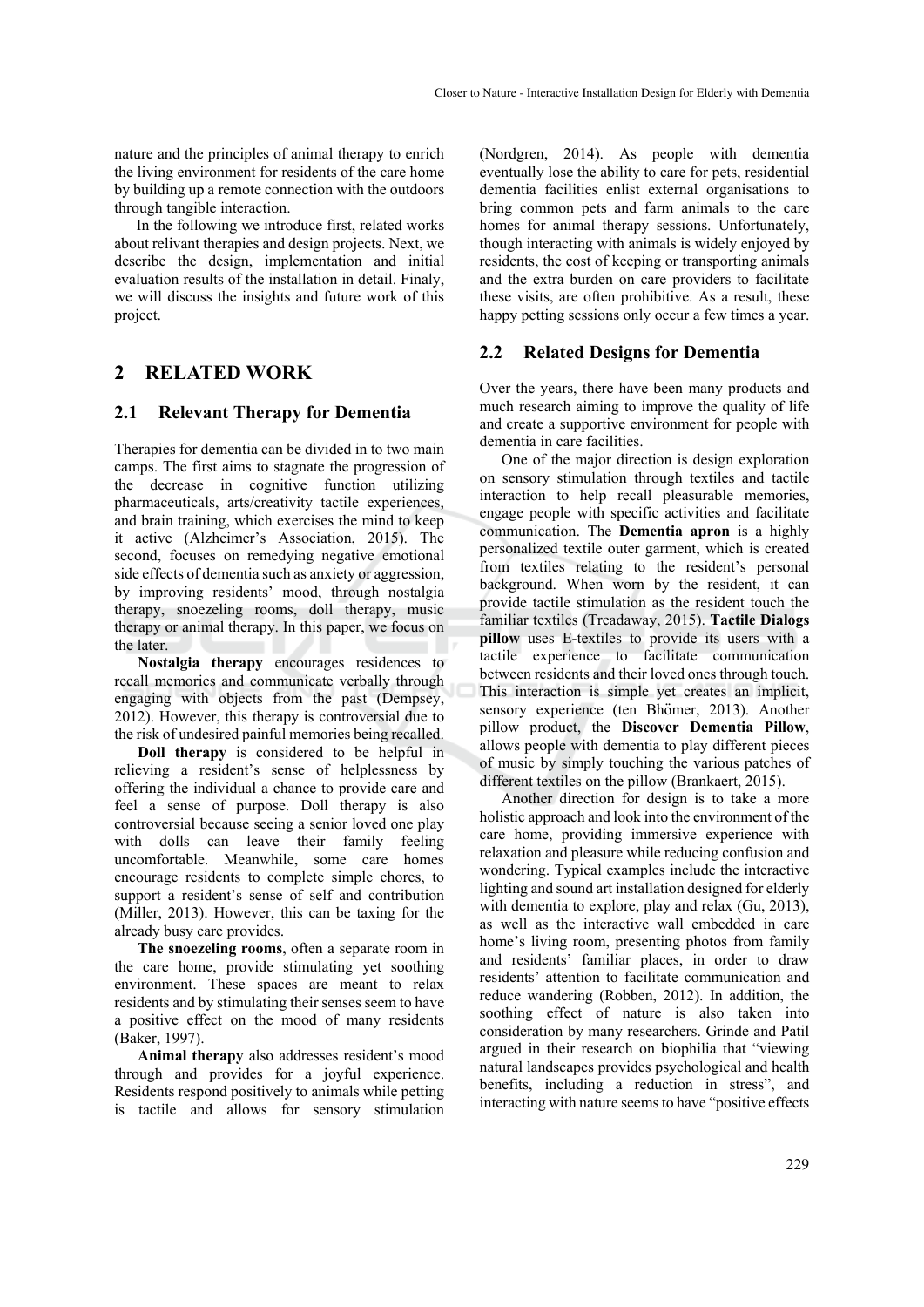on health and wellbeing" as well (Grinde, 2009). In the context of Healing Gardens, the importance of the outside cues like time of day or season of year was emphasized, as dementia causes damage to the chiasmatic nuclei and thus a lack of these clues can lead to disrupted sleep patterns (Zeisel, 2005). Many care homes also use static images and plastic plants to mimic the outdoor spaces with a similar intention.

In this field, different strategies or therapies can be combined to achieve new products and services. **Paro**, for example, is a robot baby harp seal that responds to touch, sound, heat and movement (Grinde, 2009). Paro aims to combine the benefits of closeness to nature and other therapies, like animal therapy, and doll therapy. Care-bots of this kind inspire similar reactions from residents as real animals do, without burdening the care providers with the extra care and hassle real animals do. In this way these can be considered useful when logistic challenges prohibit therapy animal visits. However, care-bots may also propose the ethic dilemma about whether researchers and care providers deceiving residents with dementia if they allow the residents to believe the bot is a real animal (Johnston, 2014).

In summary of the mentioned therapies and design products, one important insight is that sensory stimulation plays an important role in design for people with dementia, providing pleasant experiences for them to engage with the products or environments, and stimulating the elderly to communicate, which may postpone further cognitive decline. The soothing effect of nature, appreciated by many researchers and designers, can also be considered as one approach of multi-sensory stimulation.

The other insight, however, is that though many of the mentioned therapies and design solutions help in facilitating positive feelings and communications, they also meet risks and challenges when deployed for the elderly. Among these mentioned approaches, animal therapy and being in nature seem to be widely accepted approaches with positive effects and least risks, but the impact is hindered by the heavy logistic cost. This situation indicates a potential space remained for designers and researches to investigate.

In this paper, based on specific context in local care facilities, we explored through the design process of an interactive installation for the elderly with dementia to feel more connected to nature. It is aimed to achieve an immersive experience via tactile input and tangible interaction, taking advantages of the soothing effect of nature and animal therapy.

## **3 DESIGN OF CLOSER TO NATURE**

### **3.1 Context Exploration**

Early investigation on local care institutions, including shadowing, observation and interviews, illustrates a situation that care givers are often fully or even over occupied with work, but the average time of care for individuals is still very limited, due to the large population of residents. There is an urgent need in care homes to help keeping the residents with dementia in a calm or relatively positive mood, as well as engaging them with some activities and reducing wandering. Since individuals' reaction towards therapies and interventions varies according to their complex personal life backgrounds and their stages of dementia, a design with neutral, calming and constant intervention might be more appropriate and less risking to the major group of residents when dealing with multi-user context or providing products with public access to most of the residents in the care facilities. In the early investigation, a clear affection towards nature and animals expressed both by care givers and the residents with dementia indicates a potential direction for design researchers to explore: creating an engaging immersive experience to help the people who have to stay inside care facilities feel more connected with nature, improving residents' emotions and possibly helping to reduce wandering.

The initial prototype was built and tested in 3 care facilities specially for dementia, and the refined prototype was constructed and presented in a common care home during Dutch Design Week 2015, as a field trial for embedding the installation into the daily living environment. The detailed design and evaluation process will be introduced in the following parts.

## **3.2 Design Concept of Closer to Nature**

Based on the insights from related work and early investigations in local care facilities, the interactive installation, Closer to Nature, was designed to explore the possibilities of using tangible interaction to create supportive and responsive environment inside the care home, combining the soothing effect of nature and the principles of animal therapy to provide an opportunity for residents to feel more connected to the outdoor nature environment.

The concept includes a large high-resolution screen that continuously presents a live feed sent from a rural location or an animal therapy farm, which will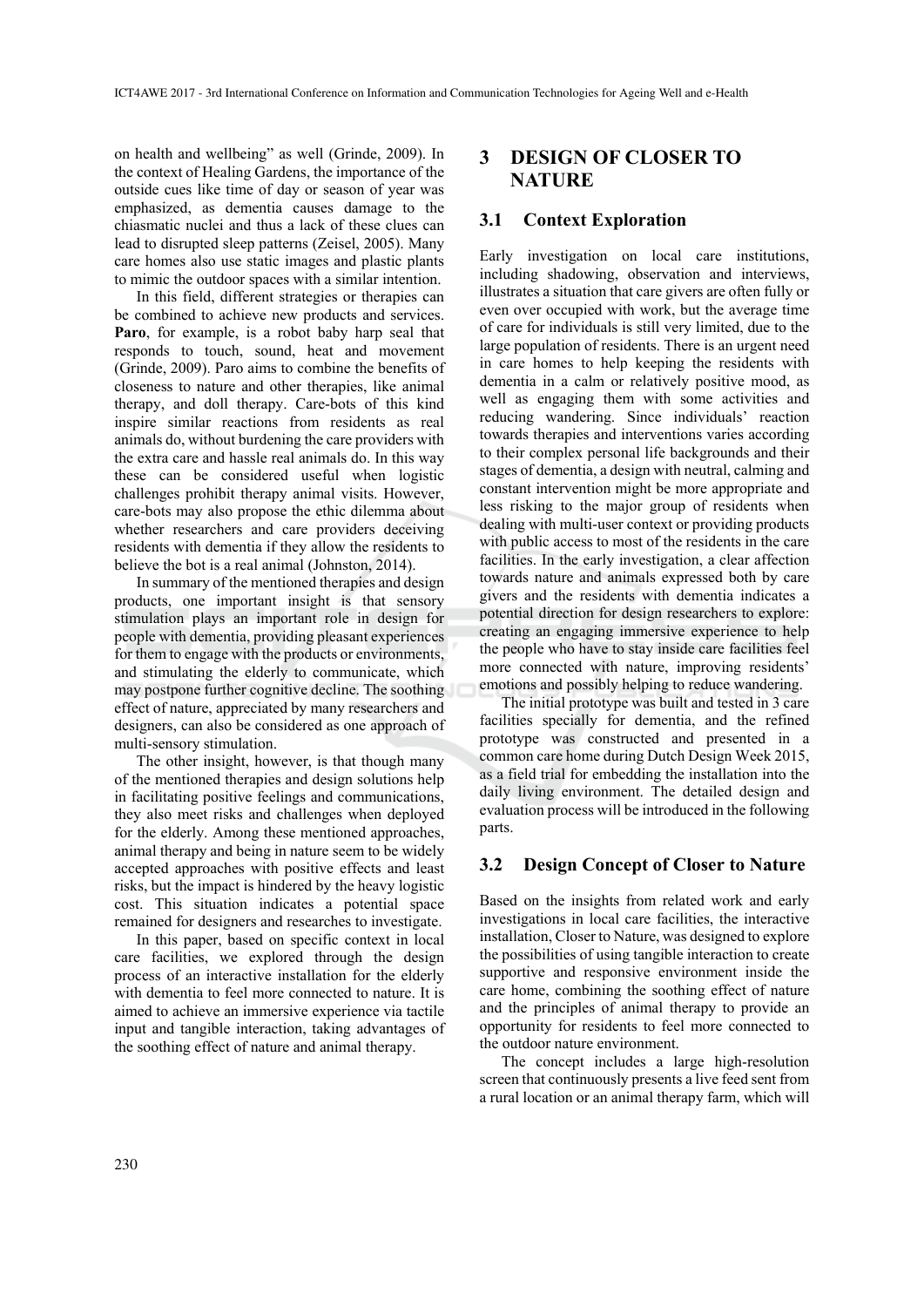allow the residents of the care home to enjoy the green lands and lively farm life, as well as to gain the implicit information about the weather, time of day and season of the year. The installation also offers a simple tangible interaction with a tactile stimulation: pumping real water into a troth in front of the big screen with an old water pump. The pump and the troth are made of metal and in old styles which were commonly seen in residents' childhood. Since the implicit memory of touching and using these tools still remains in their mind, touching the installation, pumping water and swiping the water in the troth can give the residents a pleasant tactile stimulation with familiar feeling from the farm life they used to have, which may encourage the residents talking about their experience to others.

Furthermore, in order to enhance the connection between the indoor space and the nature spot, there is also a simulated interaction of feeding happening after water pumping: when the system of Closer to Nature detects a resident interacting with the pump, it sends a video feed of the farm animals being fed on the other side of the screen. This interaction simulates feeding animals on a farm. This caring action, may support a resident's positive self-image by fulfilling a sense of responsibility. Due to the low engaging threshold and the simple interaction, this installation is supposed be attractive in several stages of dementia.

The whole installation is designed to provide ambient information of nature, simulate the old farming life and create immersive experience through the tangible interaction with different kinds of tactile stimulation, and building up remote connection between residents and the farm life via the feeding interaction. This is not a solution to replace the current care activities that use animal therapy and the effect of nature, but a supplementary intervention in the context where animal visits and outdoor trips into nature seldom occur due to the burden on financial and human resources of the care facilities.

### **3.3 Implementation of Prototypes**

### **3.3.1 Prototype (I)**

The first prototype (Figure 2) was built up with a need to be constructed and deconstructed easily, since it needed to be tested in 3 different care homes. The wood structure of the troth was made in a simple and flexible style, and a projector was used to present the farm scene instead of a big screen.



Figure 2: Set up for Prototype (I).

In addition to being easily transportable the troth also had to be short enough for the animals to feed while still tall enough for the adult residents to comfortably reach it without stooping down. When being set up and projected with the outdoor scene, the troth need to be seen as one half inside the living room and the other half outside on the farm. An antique cast-iron pump was used for people to pump, as it is common on old farms, and many of the elderly were familiar with it. The inside structures were modified in order to make pumping operation less strenuous and the installation easier to install in a care home. An infrared motion sensor was installed in the cast-iron pump to recognize if the pump was being used. An electric water pump was used to really pump water instead of the cast-iron one. It was connected to a relay which would be switched on and off by Arduino code according to movement sensed by the infrared motion sensor. Processing was used to continually play the life feed videos unless a signal from the Arduino interrupt it, then it selected a random video of farm animals being fed to play. The residents could continue to pump water without disrupting the feeding scene, since the system was designed to only listen to the new interrupt after one video playing was finished. In addition, to display smaller animals like rabbits a big-screen TV was incorporated into an authentic living enclosure. Though, the TV mainly played the non-interactive video recordings it served to enhance the immersive experience of being with nature.

#### **3.3.2 Prototype (II)**

The Prototype (II) was a refined version of Prototype (I), according to the new context and new location it needed to be embedded in, while the whole design concept and the basic interaction were kept the same (Figure 3). During Dutch Design Week 2015,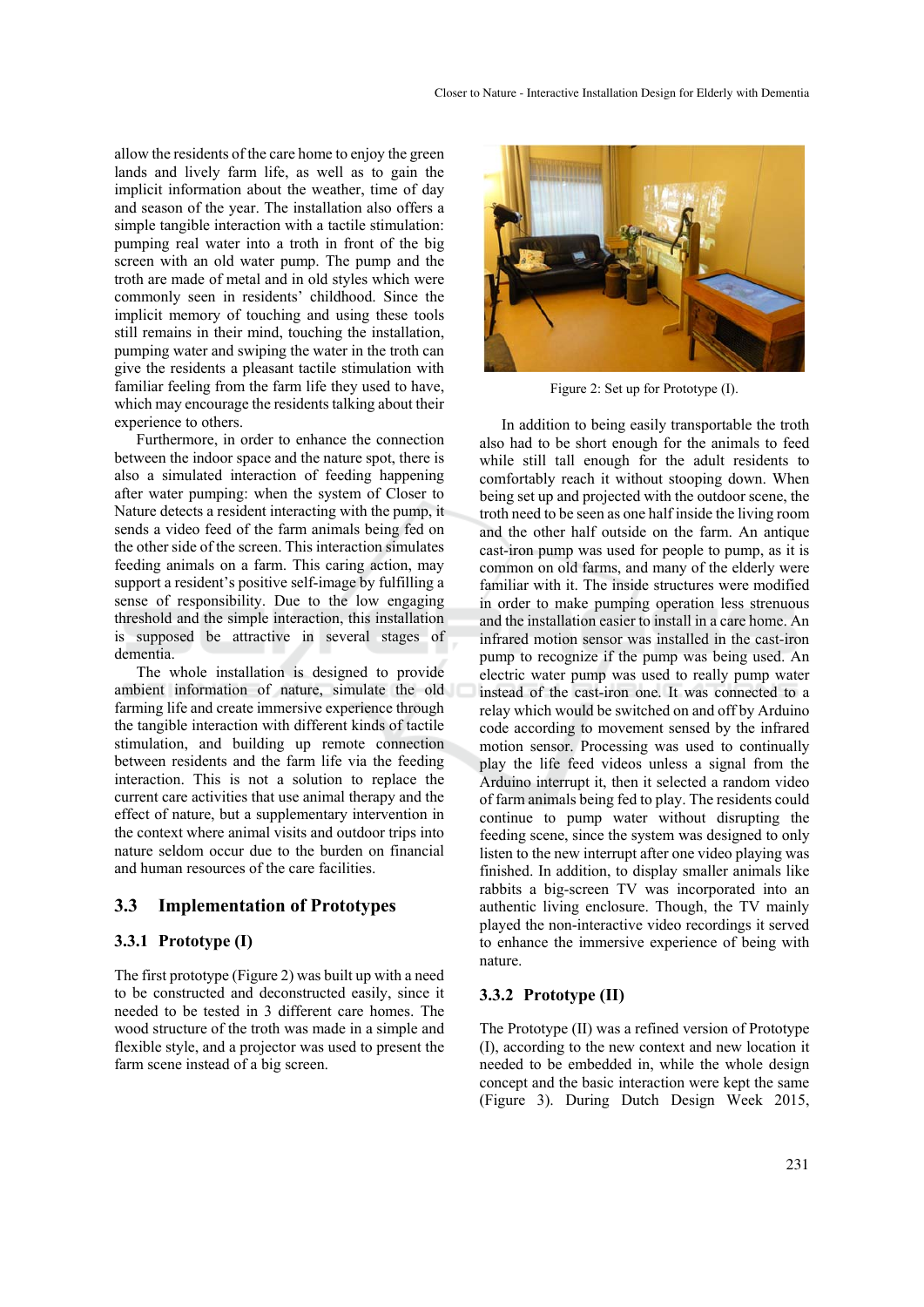Prototype (II) was built up and exhibited inside a care home, taking up the space of a meeting room at the end of the hall way on the ground floor, and open to the public.



Figure 3: Setup for Prototype (II).

The whole meeting room was redesigned and decorated into a small common room with sofas, small tables and a fireplace. The projector used in Prototype (I) was changed into an 80" high-resolution TV screen with very high quality image. The troth was re-designed to look like a piece of furniture existing in the common room, and was rebuilt into a stable structure that could not be moved easily instead of the flexible one used before. The goal of these changes was to make the whole installation more like a window that people can look through when they have a rest in this common room. When people pumped water into the troth, the animals on the farm would come close to the window to drink the water. A fake wall was built in the similar style to the real wall's, hiding all the devices and the real windows of the room, in order to make the installation more embedded in the original environment. The electronic components and the structure inside installation were kept the same with Prototype (I). More feeding videos were added into the system and would be selected randomly to play when people pump, in order to make the simulation more like the real-time interaction.

In current stage, the real-time video stream of the remote farm was not implemented in either of the prototype, mainly due to the lack of Internet environment and constant outdoor recording tools. The real-time performance was simulated by a group of pre-recording videos.

# **4 EVALUATION OF CLOSER TO NATURE**

The evaluation of Prototype (I) included two parts: part 1 was conducted mainly through observation and interview, aiming to examine how and to what extent

this installation would have an effect on the mood of residents in the care homes; part 2 was conducted with questionnaire and interview, to compare the difference of effect between interactive installation and non-interactive installation. Since the residents with dementia often had difficulty in verbal communication, the evaluation results heavily relied on the care givers' answers and explanation.

Prototype (II) shares the same design concept and interaction process with Prototype (I), but installed in a more open and general context, not specially for people with dementia like Prototype (I), but involving common residents and public visitors as well. The evaluation was mainly based on observation and short interviews, and the qualitative analysis can be considered as a supplementary analysis on the whole design concept. The insights from Prototype (II) was more focused on exploring the important factors in the design of this concept and the installation.

### **4.1 Prototype (I)**

### **4.1.1 Experiment**

In part 1 of the evaluation, the whole installation was set up in a small living room where the residents could visit the installation in small groups accompanied by one or two care providers. The care givers filled in the background information of general emotional state and stage of dementia for each resident before inviting them to the room in which the installation was set up. While the residents interacted with the installation, the care givers observed the residents' behaviour and aided in the interaction with the installation if necessary. The researchers observed and recorded their observations throughout the process interfering as little as possible, and subsequently interviewed the care givers after the experiment. In this interview the care giver's observations of the residents' reaction were discussed and the emotional state of the resident compared to the information filled before the experiment.

In part 2, the credibility/expectancy questionnaire (Devilly, 2000) was used to compare the result of using the interactive installation and only watching the nature and animal life feed. There were 12 participates (3 male and 9 female, ranging in ages) who completed the survey. All of them were employed as professional care providers for people with dementia. This was a within group comparison in which all the participates saw and compared the two installations.

For the first round, each of 12 care givers was introduced to the live feed of the farm without the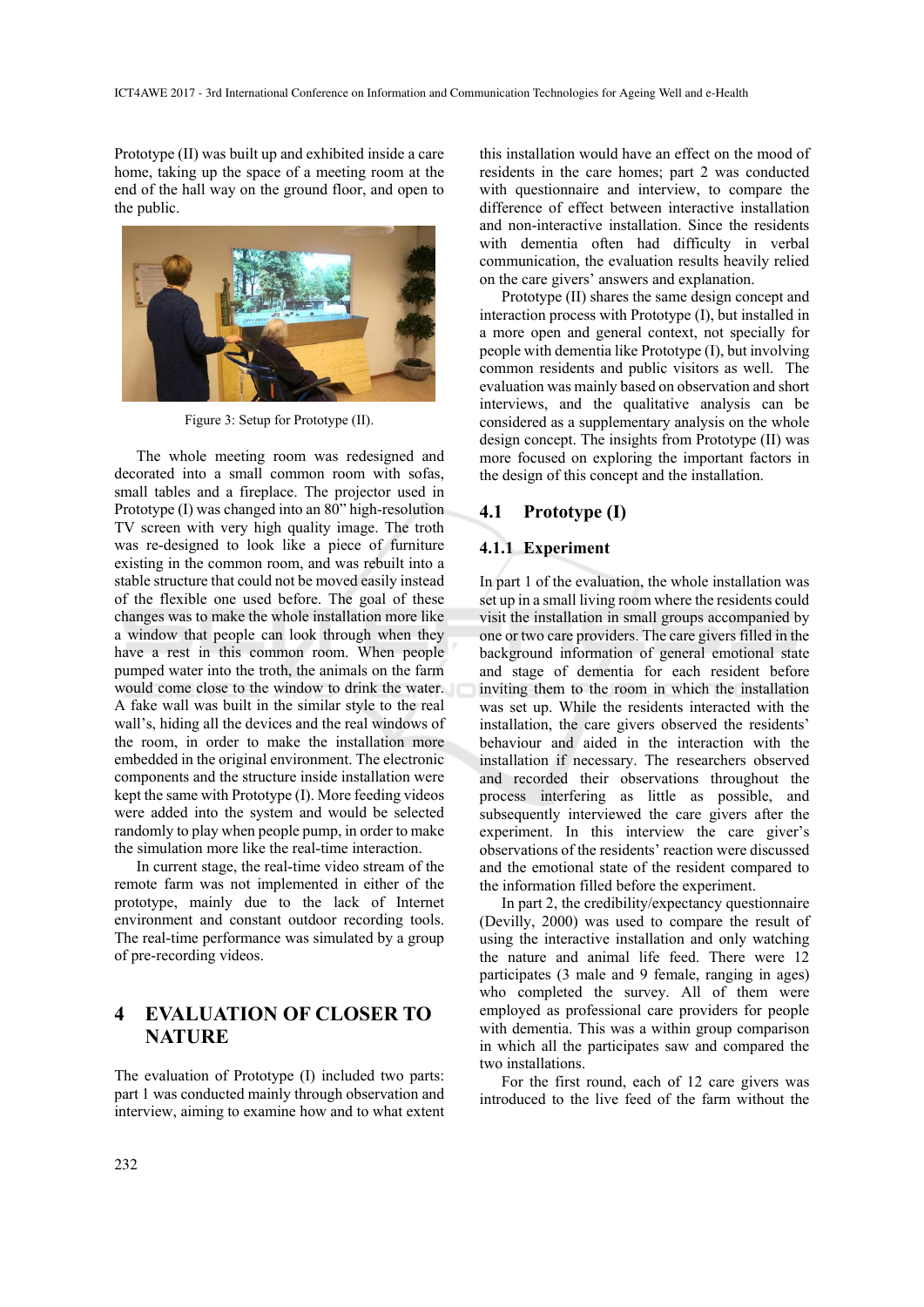interactive element of the installation, and they were allowed to ask any questions about what they were seeing. During this time, residents were also encouraged to look at the life feed, and many care givers started to engage in conversations about the life feed with the residents or their colleagues. After this, they were asked to complete the questionnaire before leaving the room. Their answers were kept anonymous. The second round followed the same process as the first one, while the interactive system was switched on, so the care givers and the residents could interactive with the installation. After experiencing the installation, care givers were asked to fill in the questionnaire again. In addition, care givers were asked some open-ended questions about to what extent and in what way they envisioned the installation being used. They were also asked to describe what profile of resident they expected would benefit most from the interactive installation.

### **4.1.2 Result**

Overall the results from observation and interviews were positive, both from the care givers and residents. The reactions of many residents were interaction without verbal feedback, since many of them did not verbally communicate well. The residents who did speak talked about the animals, such as reacting to the goats that nudge each other and naming what the rabbits were eating. They also mentioned their own farms and the animals they had had.

According to the short interviews with the care professionals after the experiment, the interaction of pumping water to feed animals could be considered pleasant for the residents. They mentioned the installation to be fun and inviting. In addition, it was considered to be appropriate for all stages of dementia. The care professionals described how people in different stages would use the installation differently. For instance, someone in an early stage of dementia might actively interact with the pump and talk to other residents or care providers, while someone whose dementia had progressed further might only sit and watch the quite farm scene or watch other residents as they interacted with the installation. Safety of using the installation was the most serious concern, including the stability of the troth if residents used it to support their weight and spilled water causing a slipping hazard.

Quantitative data, however, did not show a significant difference between the interactive installation and the non-interactive projection. The questionnaire was asked with Likert scales, 3 questions on credibility and 3 on expectancy. The

participants needed to rate each answer from 1 to 9. Credibility rating of installation without interaction was 22.92, above the middle score of 15, with a standard deviation of 2.33. The expectancy rating was 17.85, above 15 as well, with a standard deviation of 2.56. Credibility rating of the interactive installation, was 23.08, above 15, with a standard deviation of 3.62. The expectancy rating of the interactive installation was 18.18, with a standard deviation of 4.24. Although, both credibility and expectation received relatively high score, compared to the middle score 15 which meant neutral towards the questions, there seemed to be little difference in the credibility and the expectancy rating between the life feed and the life feed with interactive installation. The scores of interactive one were slightly higher than the other, but due to the lack of utilizing random order for within group experiment, the difference was not that convinced.



Figure 4: The result of the credibility/expectancy questionnaire.

## **4.2 Prototype (II)**

### **4.2.1 Experiment**

Prototype (II) was installed in a care home during an exhibition, which indicated a mixed situation that the location was not only a living environment with all the functions of a care home, but an exhibition environment with public visitors during the daytime as well. The drawback of this was that sometimes the daily routine of the residents might be interrupted by visitors, while in general the exhibition in the care home attracted more residents to come downstairs to see the installation, and brought people with different backgrounds to visit, which was helpful for us to gain more feedbacks.

The evaluation process was relatively flexible, compared to Prototype (I). Residents, care givers and other visitors explored and played with the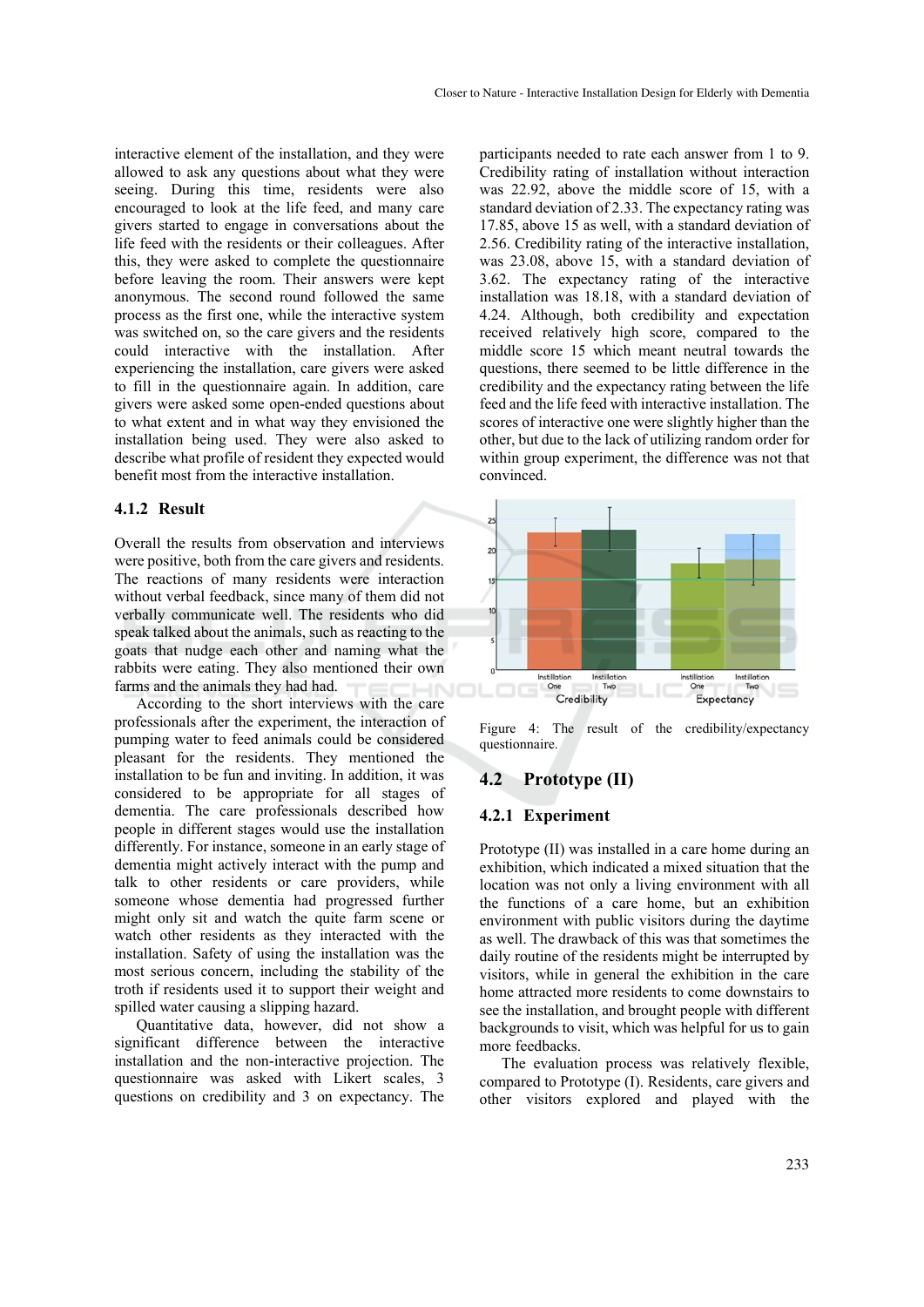installation by themselves first, and they were welcomed to ask any questions about the installation. The researchers took notes for the visitors and asked them short open questions after they experienced the whole interaction process, such as which part they liked most and which part they preferred to improve if this was an installation really used in senior residents' daily life for longer period of time.

### **4.2.2 Result**

During the exhibition (9 days from October 17th to October 25th), there were more than 220 people visiting the installation, with 198 people recorded during the observation. Among the records, there were 38 senior visitors and 13 of them could be considered as the residents of the care home according to the conversations. 44 people had backgrounds related to design, and 18 people had jobs related to elderly care, including doctors, teachers from nursing schools, care givers and the volunteers of this care home.

Most of the visitors had obvious positive reactions like laughing or exclaiming to the animals appearing after their pumping, especially when the donkeys appeared, which seemed to be treated as a surprise or bonus reward due to donkeys' bigger sizes among the farm animals. Many visitors pumped again to call the animals back when they finished drinking and left, and some visitors even tried to touch the animals on the screen like touching a pet. Meanwhile, this feeding interaction and the animals did encourage people to start talking and sharing about their own experience. Most of the elderly visitors talked about the farms they had lived on, and some middle-age visitors mentioned stories of their relatives who were suffering from dementia. The seniors with dementia who came with their caregivers also showed interest in the installation. For example, one elderly woman kept coming back during the whole week, talking about her experience of using a similar pump in old days, and another lady sat in front of the troth, keeping watching and asking the names of different animals.

The short interviews showed that the interactivity of the installation was appreciated by most of the visitors, and was expected to be enriched with multisensory stimulations and stronger connections with the real world changes. For example, the installation could also simulate the smells and sounds from the nature environments, and the scenes could change along with the seasons. However, most of the positive feedbacks about the interactivity were given by the people with design and health care backgrounds.

There are few elderly people specially mentioned about the interactions in their comments. Most of the senior visitors kept talking about the animals, the farm showed on screen, and their own memories of the old days. Unlike the interactivity, visitors expressed their appreciation towards the materials and the physical structures of the installation, no matter what backgrounds they had, since the cast-iron pump in old fashion and the wood troth made them feel more tangible, less technical and friendly.

## **5 DISCUSSION**

According to the evaluation results from the two prototypes, in generally, the installation of Closer to Nature can be considerer to be able to bring positive influence for the residents with dementia in care homes.

 Reactions towards the nature scene with animals and tactile stimulations were observed in both prototypes' evaluations. Senior residents showed their interest and gave positive feedbacks through watching, laughing, regularly visiting, pumping, talking, and even touching the animals on the screen. The observation results indicate the potentials of this installation to create immersive soothing experience, facilitate communication and help engaging the elderly people with specific activities to possibly reduce wandering.

Although the quantitative analysis of care professionals' feedbacks did not show significant difference between interactive and non-interactive installations, the interactivity of this design was appreciated by most of the people in both qualitative evaluations. One reason leading to this quantitative result could be the short time span of the installation being presented in the care homes, so that participants had very limited periods of time to experience the interaction and compare. This indicates a need for a long-term research with real life settings to gain a convinced answer about the influence of interactivity.

In addition, most of the people who appreciated the interaction and wanted it to be enriched were the ones with design and health care backgrounds, rather than the senior residents in the care home. It still needs exploration to see whether and how the richer and more complex interactions can be understood by the elderly people and contribute to the immersive experience in their living environment.